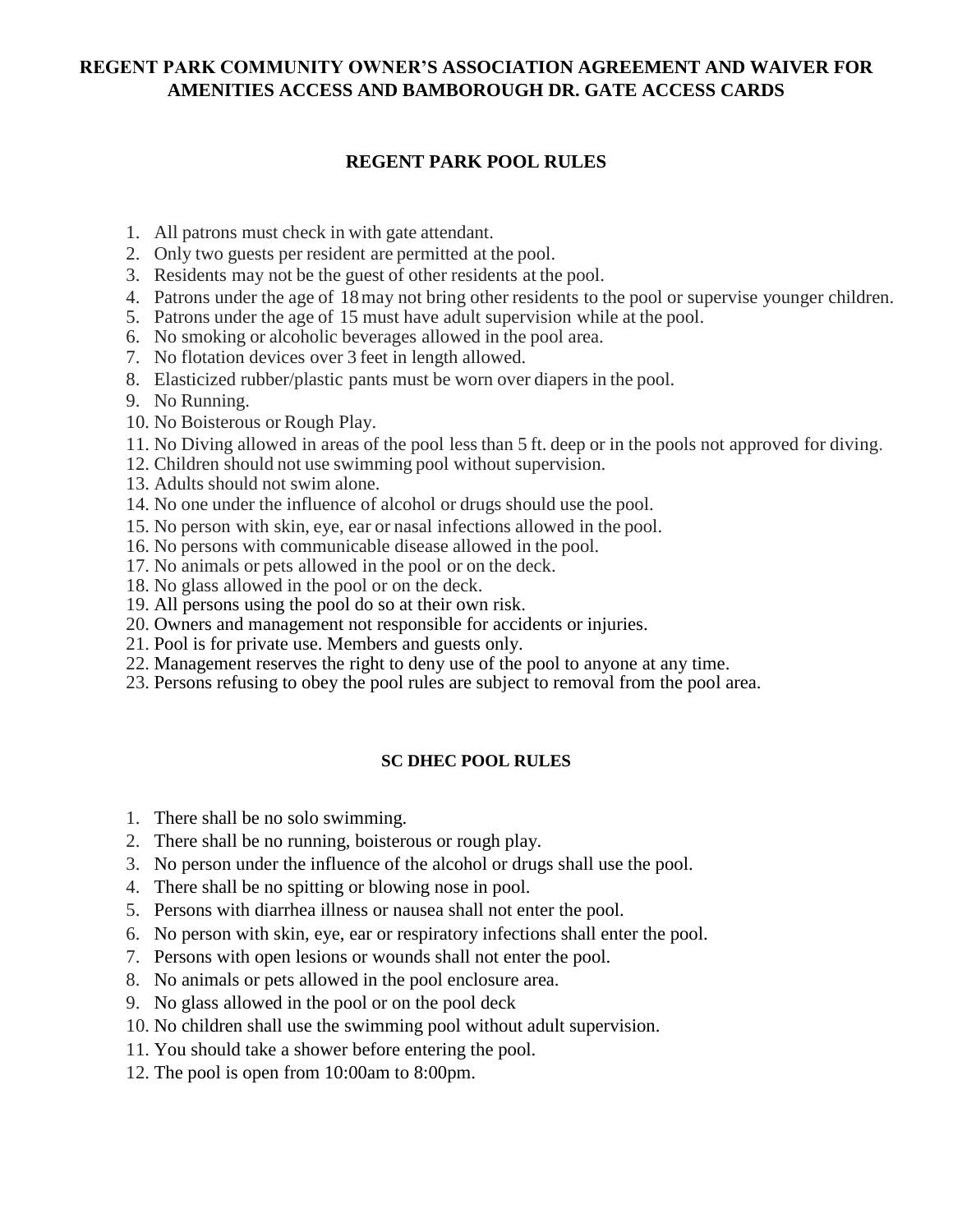# **REGENT PARK TENNIS COURT RULES**

- 1. Tennis Court facilities are for the sole use of residents and their guests. Residents must swipe their access card for admittance.
- 2. Tennis courts are to be used EXCLUSIVELY for tennis or pickleball. No other non-tenis types of sporting equipment, hockey equipment, bikes, skateboards, or roller blades/skates are NOT permitted in/on the tennis courts. Bikes should be secured/stored outside the fenced tennis court areas.
- 3. Pets ARE NOT allowed on the tennis courts under any circumstances.
- 4. Residents MUST have in their possession both an access card AND a valid photo ID (if over the age of 16) reflecting a Regent Park home address and must provide such ID if requested. Resident without an access card and/or such ID will be subject to removal from the premises and are subject to having their privileges revoked.
- 5. Guests must have in their possession a valid photo ID reflecting a home address that is NOT in Regent Park and must provide such ID if requested. Guests without such ID will be subject to removal from the premises.
- 6. Each adult resident may bring two adult non-resident guests to the tennis courts.
- 7. Residents may not be the guests of other residents at the tennis court area.
- 8. Residents are responsible to accompany and supervise their guests and children at all times.
- 9. Children 12 and younger must be accompanied and supervised by an adult at all times in the tennis court area.
- 10. Residents and their guests use the facilities at their own risk.
- 11. Proper court behavior, attire and shoes are required on the tennis courts.
- 12. Players are responsible to the leave the courts presentable and remove all personal equipment and trash from the area. Please report any issues or damages immediately to William Douglas Property Management at regentpark@wmdouglas.com.
- 13. Residents and guests will limit play to one (1) hour when others are waiting to play.
- 14. No eating, smoking or alcoholic beverages allowed in tennis court area. No glass containers of any kind are permitted in the tennis court area.
- 15. No audio equipment is permitted in the tennis court area.
- 16. Residents or guests using the courts for purposes other than tennis/pickleball, creating unsafe conditions or other disturbances are subject to removal from the premises and subject to having their privileges revoked.
- 17. Hours of Tennis Court operation are 8:00am to 10:00pm daily. Court lights will automatically tum off at 9:59pm.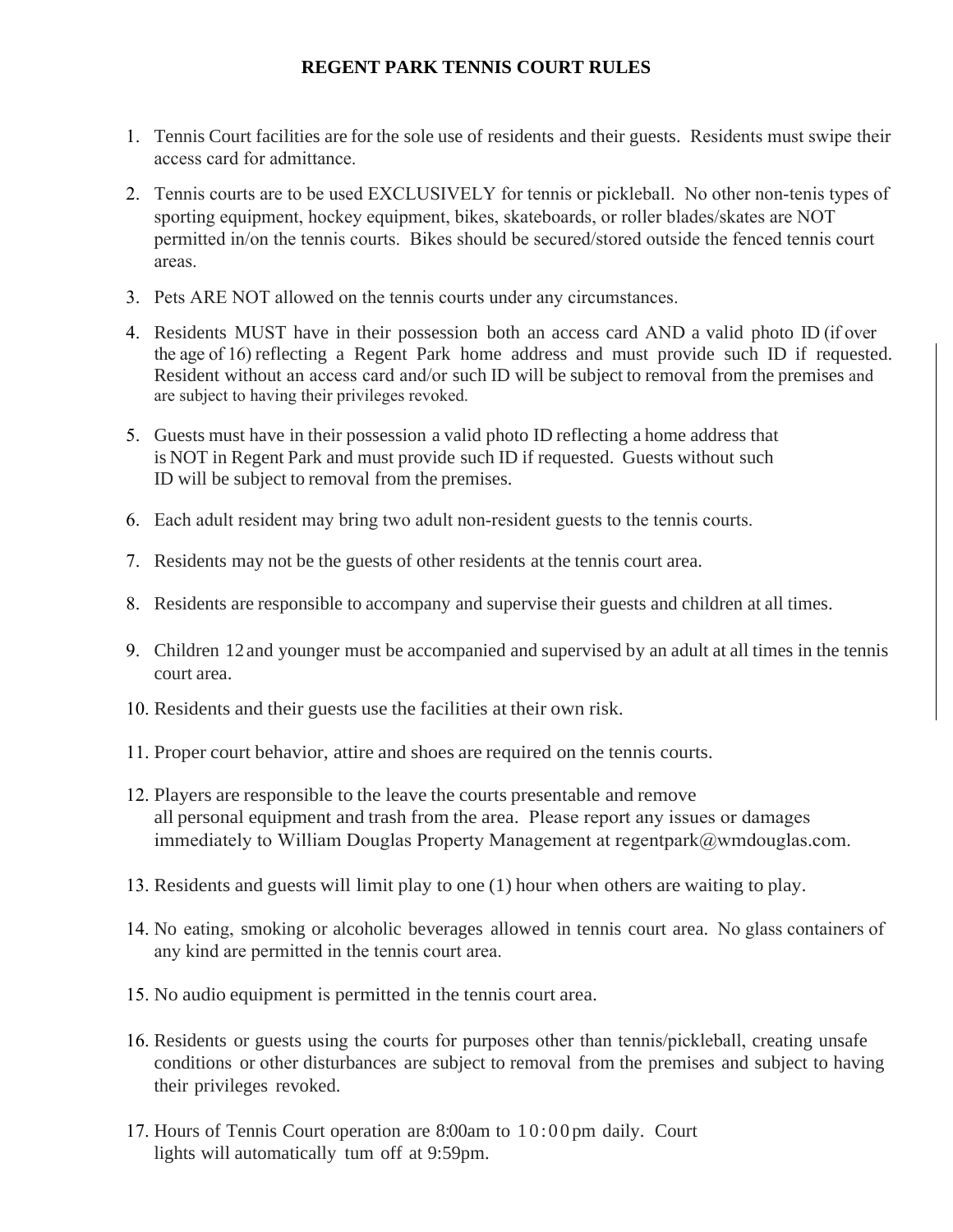## **ACCESS CARDS**

- 1. Request for access cards should be emailed to regentpark[@wmdouglas.com.](mailto:smyrick@wmdouglas.com.) The agreement will be returned and must be executed by the Member/tenant prior to pass being issued.
- 2. Addresses will be provided two (2) access card at no cost. Members may purchase no more than three (3) additional or replacement cards at a cost of twenty-five dollars (\$25) per card. Requests for additional or replacement cards must be in writing and payment by check or money order must accompany the request. All additional cards will be mailed to the property address once processed.
- 3. Access cards are issued to the property address, and not to the homeowner or tenant. Itisthe responsibility of the homeowner to transfer any and all access cards to the new owner in the event of sale. Homeowners should provide thirty (30) days' notice advising of sale of home and provide new owner name and contact information. Access cards are for the Member's use and are not to be shared, sold or lent to or with others not living in the Member's residence. The Association cannot be held responsible for lost, stolen, damaged or discarded access cards.
- 4. Member understands and agrees that the privilege to use any amenity may be denied and the access card deactivated because of non-payment of assessments, existing, unresolved violations of the Restated and Amended Declaration of Covenants, Conditions, Restrictions and Limitations and Provisions for Membership in Regent Park Community Owner's Association, or violation of this Agreement of Rules.